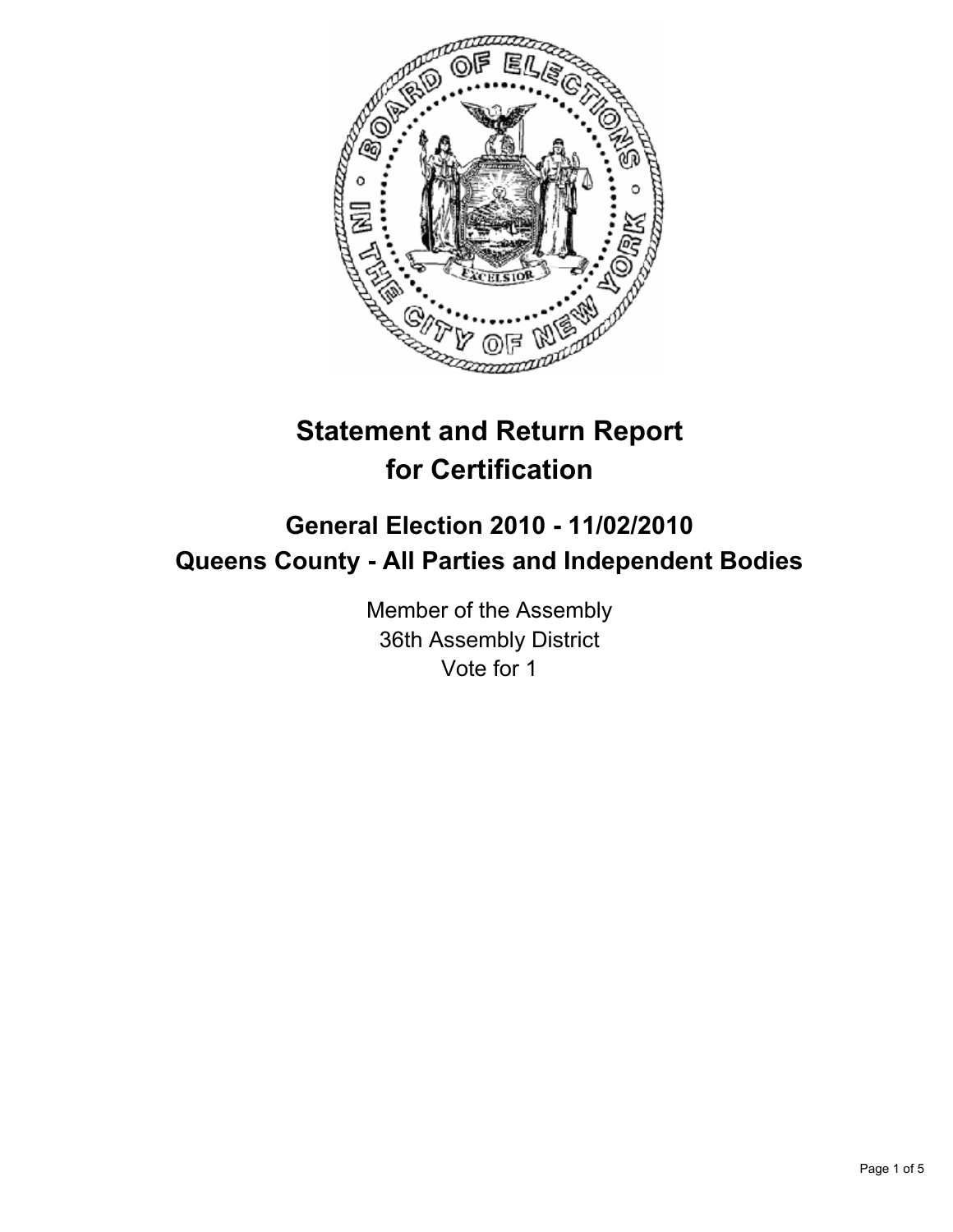

## **Assembly District 36**

| PUBLIC COUNTER                        | 17,109 |
|---------------------------------------|--------|
| <b>EMERGENCY</b>                      | 0      |
| ABSENTEE/MILITARY                     | 295    |
| <b>AFFIDAVIT</b>                      | 377    |
| <b>Total Ballots</b>                  | 17,995 |
| ARAVELLA SIMOTAS (DEMOCRATIC)         | 11,501 |
| ARAVELLA SIMOTAS (WORKING FAMILIES)   | 1,432  |
| ALBERTO MARTINEZ (WRITE-IN)           | 1      |
| ALDO BUNASPIM (WRITE-IN)              | 1      |
| BEELZEBUB (WRITE-IN)                  | 1      |
| BONO THE BOSTON TERIER (WRITE-IN)     | 1      |
| BRYAN YURCAN (WRITE-IN)               | 1      |
| C. DAVID TEIXEIRA (WRITE-IN)          | 1      |
| CAROLYN CALLOWAY (WRITE-IN)           | 1      |
| CHRISTES A. RENTAS (WRITE-IN)         | 1      |
| DAFFY DUCK (WRITE-IN)                 | 1      |
| DAN ROYER (WRITE-IN)                  | 1      |
| DAVID SIMPSON (WRITE-IN)              | 1      |
| ED KOCH (WRITE-IN)                    | 1      |
| EDWARD BUCKLAND (WRITE-IN)            | 1      |
| ELIZABETH ALVERADO (WRITE-IN)         | 1      |
| ELMER FUDD (WRITE-IN)                 | 1      |
| EMMANUEL KOSSARIS (WRITE-IN)          | 1      |
| F. GLORIO MATTEAU (WRITE-IN)          | 1      |
| FRANK ZAPPA (WRITE-IN)                | 1      |
| FREL PEARSON (WRITE-IN)               | 1      |
| GARRAMO (WRITE-IN)                    | 1      |
| <b>GENICH FRAI-PEARSON (WRITE-IN)</b> | 1      |
| <b>JASON SONIN (WRITE-IN)</b>         | 1      |
| JAY LENO (WRITE-IN)                   | 1      |
| JEAN-LUE PICARD (WRITE-IN)            | 1      |
| JEREMIAH FREI-PEARSON (WRITE-IN)      | 8      |
| JEREMIAH FRE-PERALES (WRITE-IN)       | 3      |
| JEREMIAH REI-PEARSON (WRITE-IN)       | 1      |
| JERRY OWENS (WRITE-IN)                | 1      |
| JEUNICH FRE-PEARSON (WRITE-IN)        | 1      |
| JIMMY MCMILLIAN (WRITE-IN)            | 2      |
| JOHN BENNET (WRITE-IN)                | 1      |
| JOHN CLIFTON (WRITE-IN)               | 1      |
| JOHN DELLIS (WRITE-IN)                | 1      |
| JOHN SENIG (WRITE-IN)                 | 1      |
| JOHN STEWART (WRITE-IN)               | 1      |
| KATIE E. BUCKHEIT (WRITE-IN)          | 1      |
| KIRK DESOTO (WRITE-IN)                | 1      |
| LAUREN RODRIGUEZ (WRITE-IN)           | 1      |
| LUCAS A. PHILIPPIDIS (WRITE-IN)       | 1      |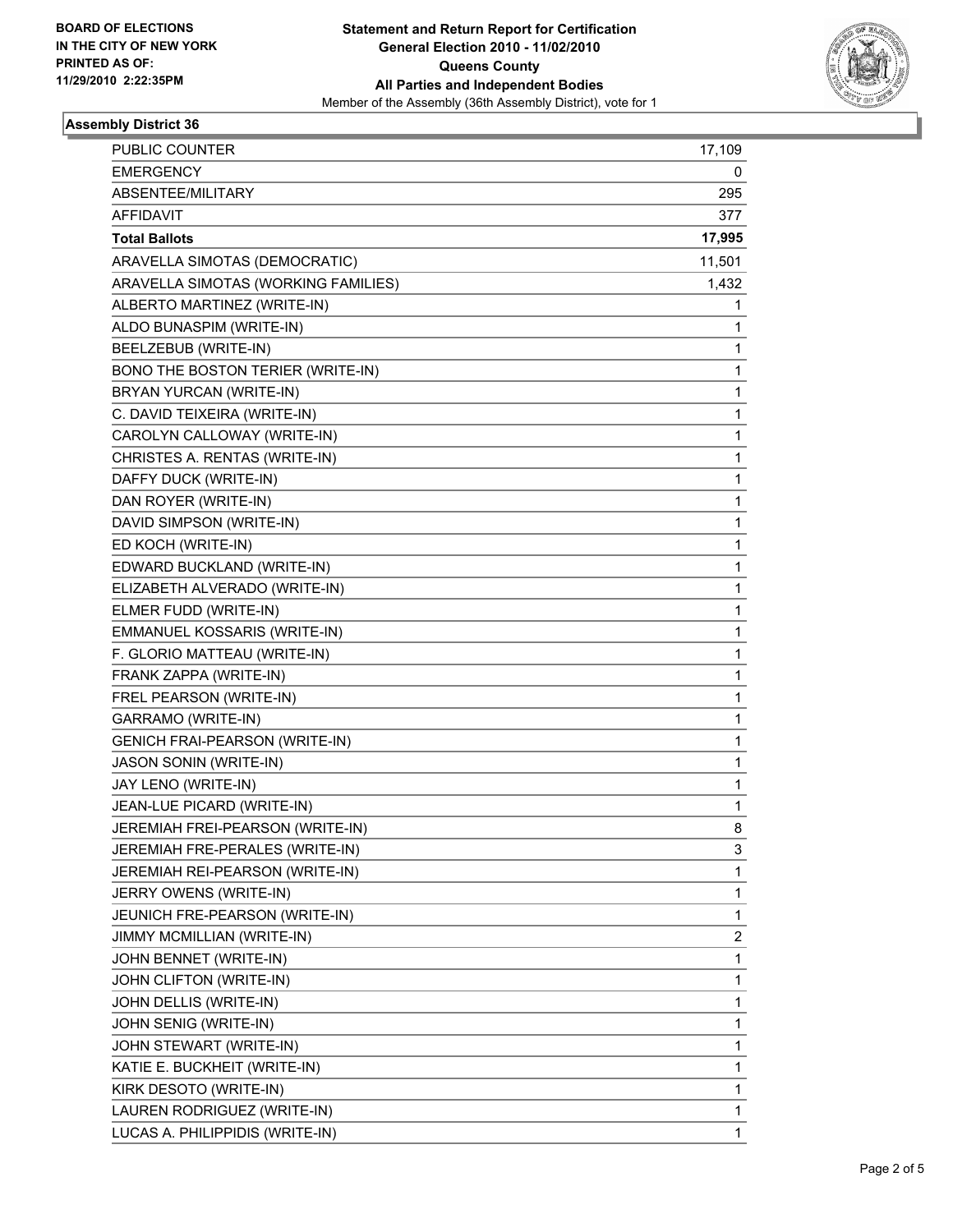

## **Assembly District 36**

| LYNNE SERPE (WRITE-IN)       | 1      |
|------------------------------|--------|
| MARK MURYNEC (WRITE-IN)      |        |
| MATTHEW HANDLEY (WRITE-IN)   |        |
| MEGAN VINCENT (WRITE-IN)     | 1      |
| MICHAEL SILLERY (WRITE-IN)   | 1      |
| MICKEY MOUSE (WRITE-IN)      | 1      |
| MS. ETHICS REFORM (WRITE-IN) | 1      |
| NO NAME (WRITE-IN)           | 7      |
| NUNZIATO (WRITE-IN)          | 1      |
| PAT BACHANEV (WRITE-IN)      | 1      |
| PATRICK SMITH (WRITE-IN)     | 1      |
| PAUL LE BRUTE (WRITE-IN)     | 1      |
| PIKACHU (WRITE-IN)           | 1      |
| RALPH NADER (WRITE-IN)       | 1      |
| RICHMOND OSCARS (WRITE-IN)   | 1      |
| ROBERT CAMPBELL (WRITE-IN)   | 1      |
| S. TRINIDAD (WRITE-IN)       | 1      |
| SUSAN ARDNT (WRITE-IN)       |        |
| THOMAS GILLIGAN (WRITE-IN)   |        |
| <b>Total Votes</b>           | 13,007 |
| Unrecorded                   | 4,988  |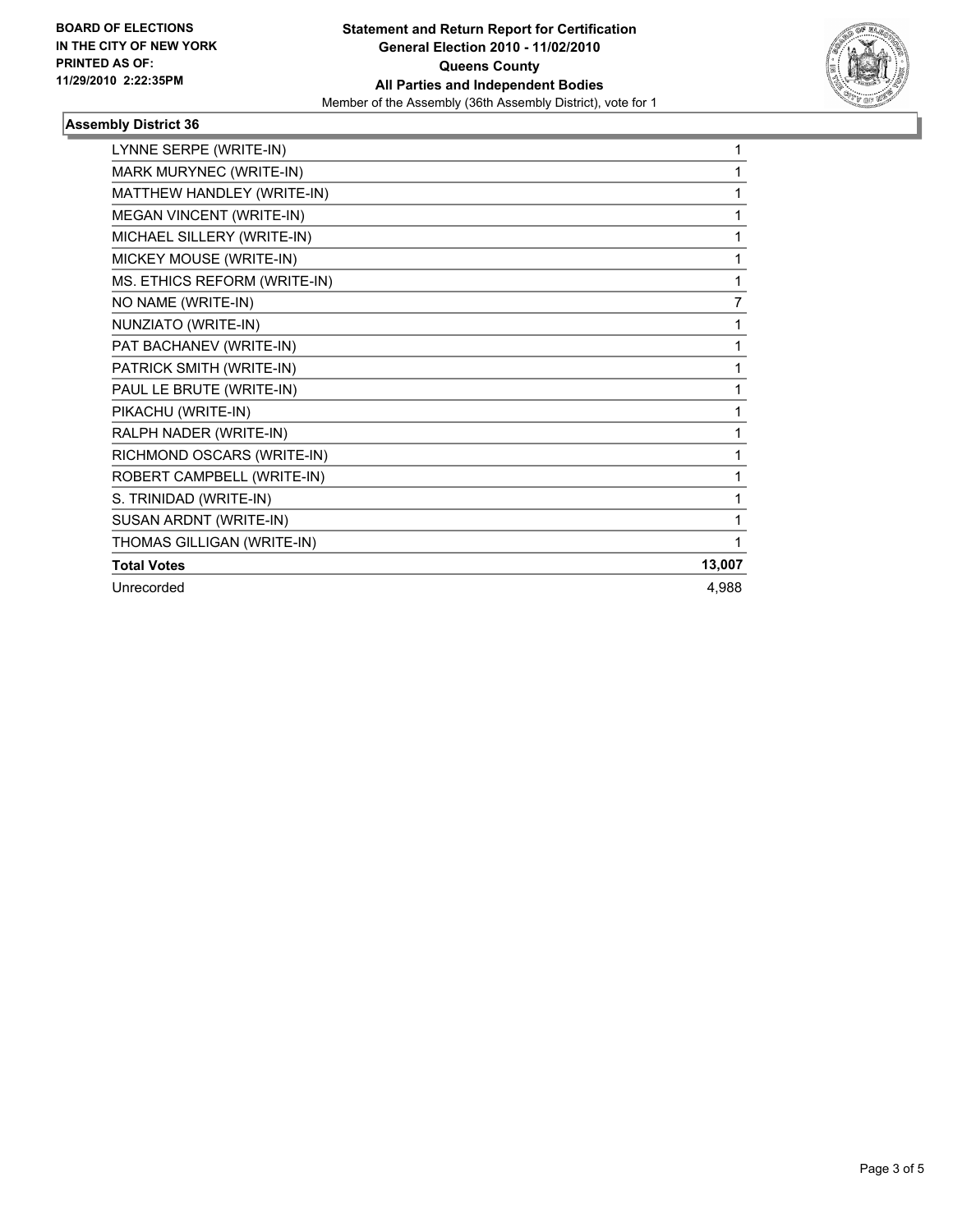

#### **Total for Member of the Assembly (36th Assembly District) - Queens County**

| PUBLIC COUNTER                        | 17,109       |
|---------------------------------------|--------------|
| <b>EMERGENCY</b>                      | 0            |
| ABSENTEE/MILITARY                     | 295          |
| AFFIDAVIT                             | 377          |
| <b>Total Ballots</b>                  | 17,995       |
| ARAVELLA SIMOTAS (DEMOCRATIC)         | 11,501       |
| ARAVELLA SIMOTAS (WORKING FAMILIES)   | 1,432        |
| ALBERTO MARTINEZ (WRITE-IN)           | 1            |
| ALDO BUNASPIM (WRITE-IN)              | 1            |
| BEELZEBUB (WRITE-IN)                  | 1            |
| BONO THE BOSTON TERIER (WRITE-IN)     | 1            |
| BRYAN YURCAN (WRITE-IN)               | 1            |
| C. DAVID TEIXEIRA (WRITE-IN)          | 1            |
| CAROLYN CALLOWAY (WRITE-IN)           | 1            |
| CHRISTES A. RENTAS (WRITE-IN)         | 1            |
| DAFFY DUCK (WRITE-IN)                 | 1            |
| DAN ROYER (WRITE-IN)                  | 1            |
| DAVID SIMPSON (WRITE-IN)              | 1            |
| ED KOCH (WRITE-IN)                    | 1            |
| EDWARD BUCKLAND (WRITE-IN)            | 1            |
| ELIZABETH ALVERADO (WRITE-IN)         | 1            |
| ELMER FUDD (WRITE-IN)                 | 1            |
| EMMANUEL KOSSARIS (WRITE-IN)          | 1            |
| F. GLORIO MATTEAU (WRITE-IN)          | 1            |
| FRANK ZAPPA (WRITE-IN)                | 1            |
| FREL PEARSON (WRITE-IN)               | 1            |
| GARRAMO (WRITE-IN)                    | 1            |
| <b>GENICH FRAI-PEARSON (WRITE-IN)</b> | 1            |
| <b>JASON SONIN (WRITE-IN)</b>         | 1            |
| JAY LENO (WRITE-IN)                   | $\mathbf{1}$ |
| JEAN-LUE PICARD (WRITE-IN)            | 1            |
| JEREMIAH FREI-PEARSON (WRITE-IN)      | 8            |
| JEREMIAH FRE-PERALES (WRITE-IN)       | 3            |
| JEREMIAH REI-PEARSON (WRITE-IN)       | 1            |
| JERRY OWENS (WRITE-IN)                | 1            |
| JEUNICH FRE-PEARSON (WRITE-IN)        | 1            |
| JIMMY MCMILLIAN (WRITE-IN)            | 2            |
| JOHN BENNET (WRITE-IN)                | 1            |
| JOHN CLIFTON (WRITE-IN)               | 1            |
| JOHN DELLIS (WRITE-IN)                | 1            |
| JOHN SENIG (WRITE-IN)                 | 1            |
| JOHN STEWART (WRITE-IN)               | 1            |
| KATIE E. BUCKHEIT (WRITE-IN)          | 1            |
| KIRK DESOTO (WRITE-IN)                | 1            |
| LAUREN RODRIGUEZ (WRITE-IN)           | 1            |
| LUCAS A. PHILIPPIDIS (WRITE-IN)       | 1            |